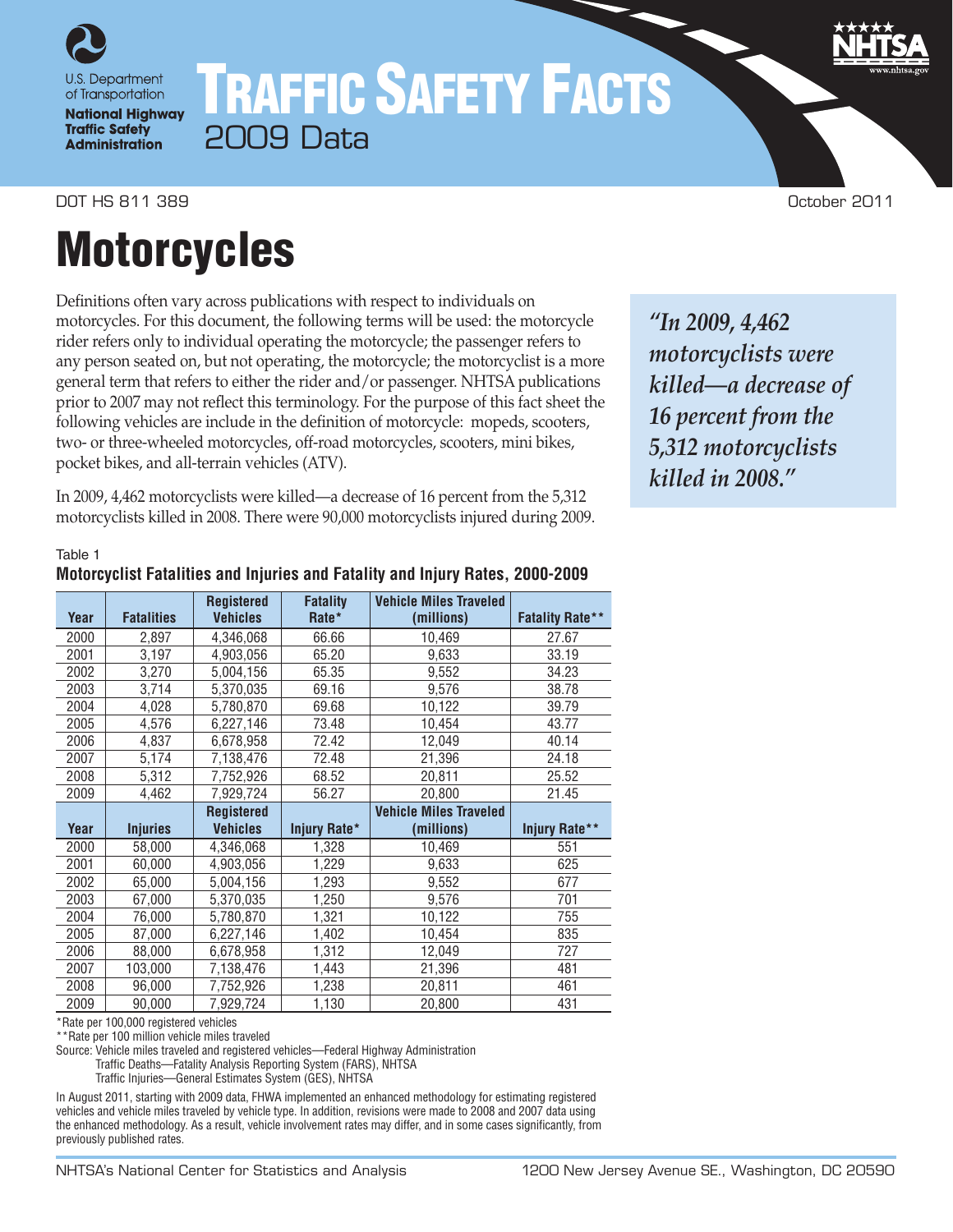*"Per vehicle mile traveled, motorcyclists are about 25 times more likely than passenger car occupants to die in a traffic crash."*

In 2009, motorcyclists accounted for 13 percent of total traffic fatalities, 15 percent of all occupant fatalities, and 4 percent of all occupants injured.

Motorcycles made up 3 percent of all registered vehicles in the United States in 2009 and accounted for only 0.7 percent of all vehicle miles traveled. Per vehicle mile traveled in 2009, motorcyclists were about 25 times more likely than passenger car occupants to die in a motor vehicle traffic crash and 5 times more likely to be injured.

Per registered vehicle, the fatality rate for motorcyclists in 2009 was 6 times the fatality rate for passenger car occupants. The injury rate for motorcyclists was 0.8 times the injury rate for passenger car occupants.

|                                        | <b>Fatality Rate</b>                      | <b>Motorcycles</b> | <b>Passenger Cars</b> | <b>Light Trucks</b> |  |
|----------------------------------------|-------------------------------------------|--------------------|-----------------------|---------------------|--|
| 2000                                   | Per 100,000<br><b>Registered Vehicles</b> | 66.66              | 16.18                 | 15.17               |  |
|                                        | Per 100 Million<br>Vehicle Miles Traveled | 27.67<br>1.31      |                       | 1.23                |  |
| 2009                                   | Per 100.000<br><b>Registered Vehicles</b> | 56.27              | 9.54                  | 10.08               |  |
|                                        | Per 100 Million<br>Vehicle Miles Traveled | 21.45              | 0.87                  | 0.92                |  |
| <b>Percent</b><br>Change,<br>2000-2009 | Per 100,000<br><b>Registered Vehicles</b> | $-15.59$           | $-41.01$              | $-33.52$            |  |
|                                        | Per 100 Million<br>Vehicle Miles Traveled | $-22.48$           | $-33.61$              | $-25.19$            |  |

#### Table 2 **Occupant Fatality Rates, by Vehicle Type, 2000 and 2009**

## **Motorcycle Involvement in Crashes**

In 2009, 2,203 (48%) of all motorcycles involved in fatal crashes collided with another type of motor vehicle in transport. In two-vehicle crashes, 78 percent of the motorcycles involved were struck in the front. Only 7 percent were struck in the rear.

Motorcycles are more likely to be involved in a fatal collision with a fixed object than are other vehicles. In 2009, 24 percent of the motorcycles involved in fatal crashes collided with fixed objects, compared to 20 percent for passenger cars, 14 percent for light trucks, and 4 percent for large trucks.

In 2009, there were 2,006 two-vehicle fatal crashes involving a motorcycle and another type of vehicle. In 40 percent (806) of these crashes the other vehicle was turning left while the motorcycle was going straight, passing, or overtaking another vehicle. Both vehicles were going straight in 538 crashes (27%).

NHTSA considers a crash to be speeding-related if the driver was charged with a speeding-related offense or if an officer indicated that racing, driving too fast for conditions, or exceeding the posted speed limit was a contributing factor in the crash.

In 2009, 35 percent of all motorcycle riders involved in fatal crashes were speeding, compared to 23 percent for passenger car drivers, 19 percent for light-truck drivers, and 7 percent for large-truck drivers.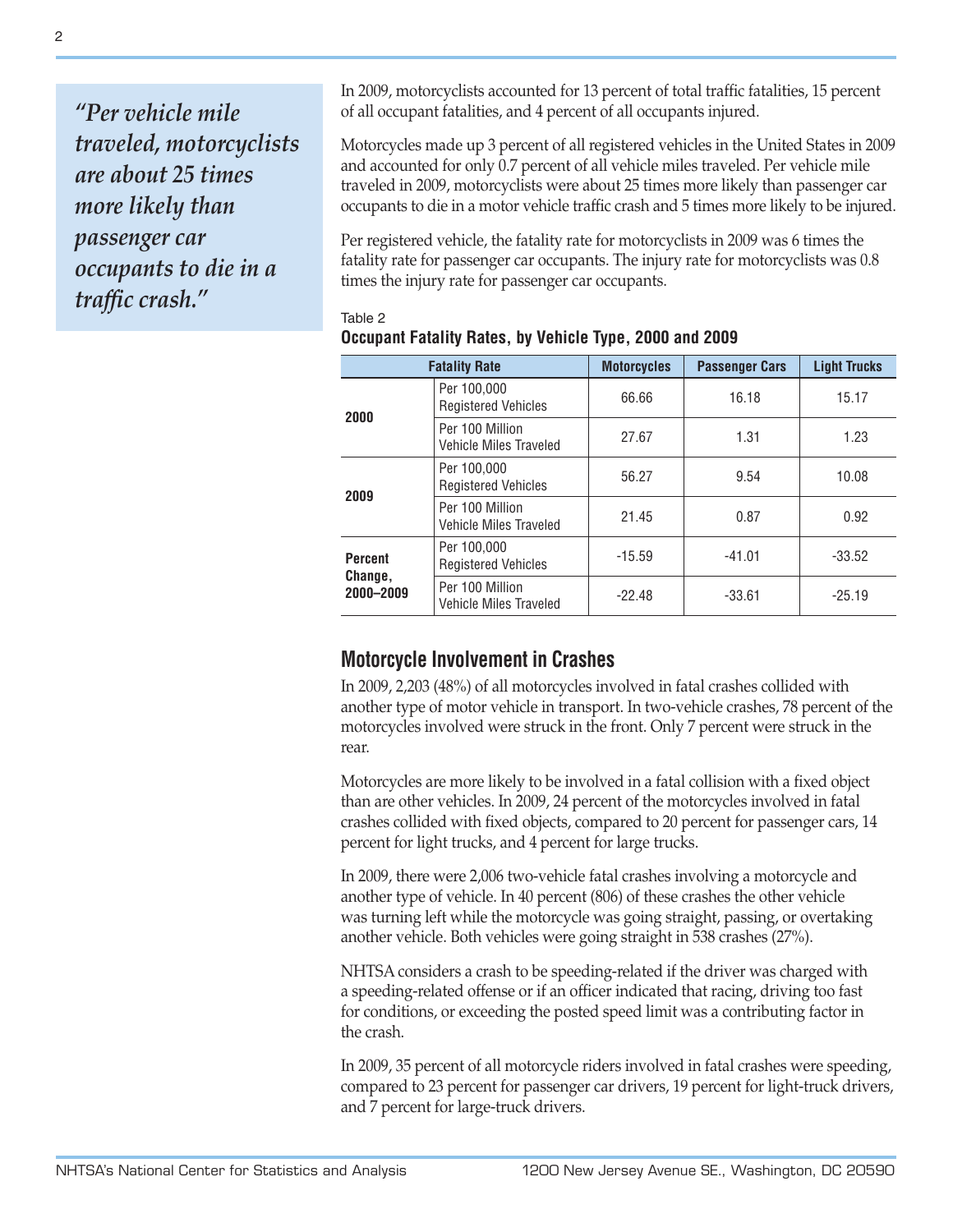#### Table 3

### **Motorcylist Fatalities in Motor Vehicle Traffic Crashes, by Age, Year, and Day of the Week, 2000 and 2009**

|         | <b>Weekday</b><br>(6 a.m. Monday to |                | Weekend<br>(6 p.m. Friday to |                |                |                |               |                |
|---------|-------------------------------------|----------------|------------------------------|----------------|----------------|----------------|---------------|----------------|
|         | 5:59 p.m. Friday)                   |                | $5:59$ a.m. Monday)          |                | <b>Unknown</b> |                | <b>Total</b>  |                |
| Age     | <b>Number</b>                       | <b>Percent</b> | <b>Number</b>                | <b>Percent</b> | <b>Number</b>  | <b>Percent</b> | <b>Number</b> | <b>Percent</b> |
|         |                                     |                |                              | 2000           |                |                |               |                |
| $30$    | 498                                 | 49             | 505                          | 50             | 4              | 0              | 1.007         | 100            |
| 30-39   | 328                                 | 46             | 377                          | 53             | $\overline{2}$ | 0              | 707           | 100            |
| $40+$   | 516                                 | 44             | 657                          | 56             | 5              | 0              | 1,178         | 100            |
| Unknown | 2                                   | 40             | 3                            | 60             | $\mathbf 0$    | 0              | 5             | 100            |
| Total   | 1.344                               | 46             | 1,542                        | 53             | 11             | 0              | 2,897         | 100            |
|         |                                     |                |                              | 2009           |                |                |               |                |
| $30$    | 616                                 | 52             | 563                          | 48             | $\overline{2}$ | 0              | 1,181         | 100            |
| 30-39   | 394                                 | 46             | 456                          | 54             | $\overline{2}$ | 0              | 852           | 100            |
| $40+$   | 1.228                               | 51             | 1.194                        | 49             | 3              | 0              | 2.425         | 100            |
| Unknown | 2                                   | 50             | 2                            | 50             | $\mathbf 0$    | 0              | 4             | 100            |
| Total   | 2.240                               | 50             | 2.215                        | 50             | 7              | 0              | 4.462         | 100            |

From 2000 to 2009, motorcyclist fatalities increased by 54 percent. Among those increases, the 40 and older age group made up 41 percent of motorcyclists killed in 2000 as compared to 54 percent in 2009. Within this motorcyclist age group fatalities increased by 106 percent over a 10-year period.

### Table 4 **Motorcyclist Fatalities by Engine Size(cc), 2000 and 2009**

| Year | <b>Up to 500</b> | $501 - 1.000$ | $1.001 - 1.500$ | Other/Unknown | <b>Total</b> |
|------|------------------|---------------|-----------------|---------------|--------------|
| 2000 | 203              | 1.261         | .092            | 341           | 2.897        |
| 2009 | 257              | 1.662         | .489            | 1.054         | 4.462        |

Thirty-seven percent of motorcyclists were killed while riding a 501-1000 cc motorcycle in 2009, which was the highest percentage of motorcyclist killed by engine size. Although, motorcyclist who rode larger bikes (1,001 to 1,500) represented the highest fatality percentage increase from 2000 to 2009.

## **Licensing**

Twenty-two percent of motorcycle riders involved in fatal crashes in 2009 were riding their vehicles without a valid motorcycle license at the time of the collision, while only 12 percent of drivers of passenger vehicles in fatal crashes did not have valid licenses.

Motorcycle riders involved in fatal traffic crashes were 1.3 times more likely than passenger vehicle drivers to have a previous license suspension or revocation (17% and 13%, respectively).

*"Almost one out of four motorcycle riders in fatal crashes in 2009 were riding their vehicles with an invalid license."*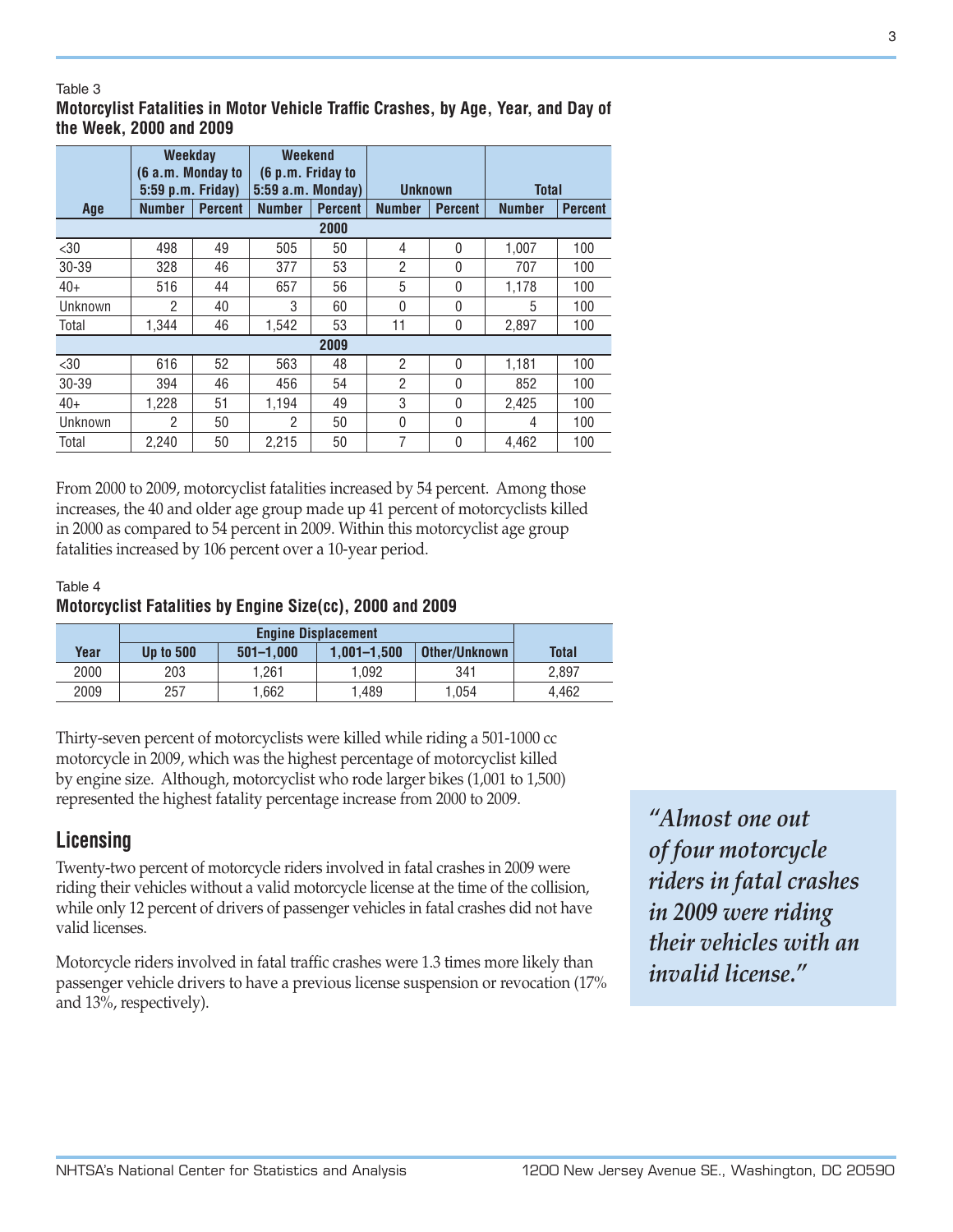*"In 2009, a higher percentage of motorcycle riders in fatal crashes had BAC levels of .08 g/dL or higher than any other type of driver."*

## **Previous Driving Records**

As shown in Figure 1, motorcycle riders were shown to have the highest percentage of drivers with previous driving convictions as compared to other vehicle drivers.

### Figure 1

**Previous Driving Records of Drivers Involved in Fatal Traffic Crashes, by Type of Vehicle, 2008**



Note: Excluding all drivers with unknown previous records

*"Forty-two percent of motorcycle riders who died in single-vehicle crashes in 2009 had BAC levels of .08 g/dL or higher."*

## **Alcohol**

In fatal crashes in 2009 a higher percentage of motorcycle riders had blood alcohol concentration (BAC) of .08 grams per deciliter  $(g/dL)$  or higher than any other type of motor vehicle driver. The percentages for operators involved in fatal crashes were 29 percent for motorcycles, 23 percent for passenger cars, 23 percent for light trucks, and 2 percent for large trucks.

In 2009, 1,230 (30%) of all fatally injured motorcycle riders had BAC levels of .08 g/ dL or higher. An additional 308 (7 %) had lower alcohol levels (BAC .01 to .07 g/ dL).

The percentage with BAC .08 g/dL or above was highest for fatally injured motorcycle riders among the age group 40–44 (41%), followed by the 45–49 (38%) and 35–39 (36%) age groups.

Forty-two percent of the 1,903 motorcycle riders who died in single-vehicle crashes in 2009 had BAC levels of .08 g/dL or higher. Sixty-three percent of those killed in single-vehicle crashes on weekend nights had BACs of .08 g/dL or higher.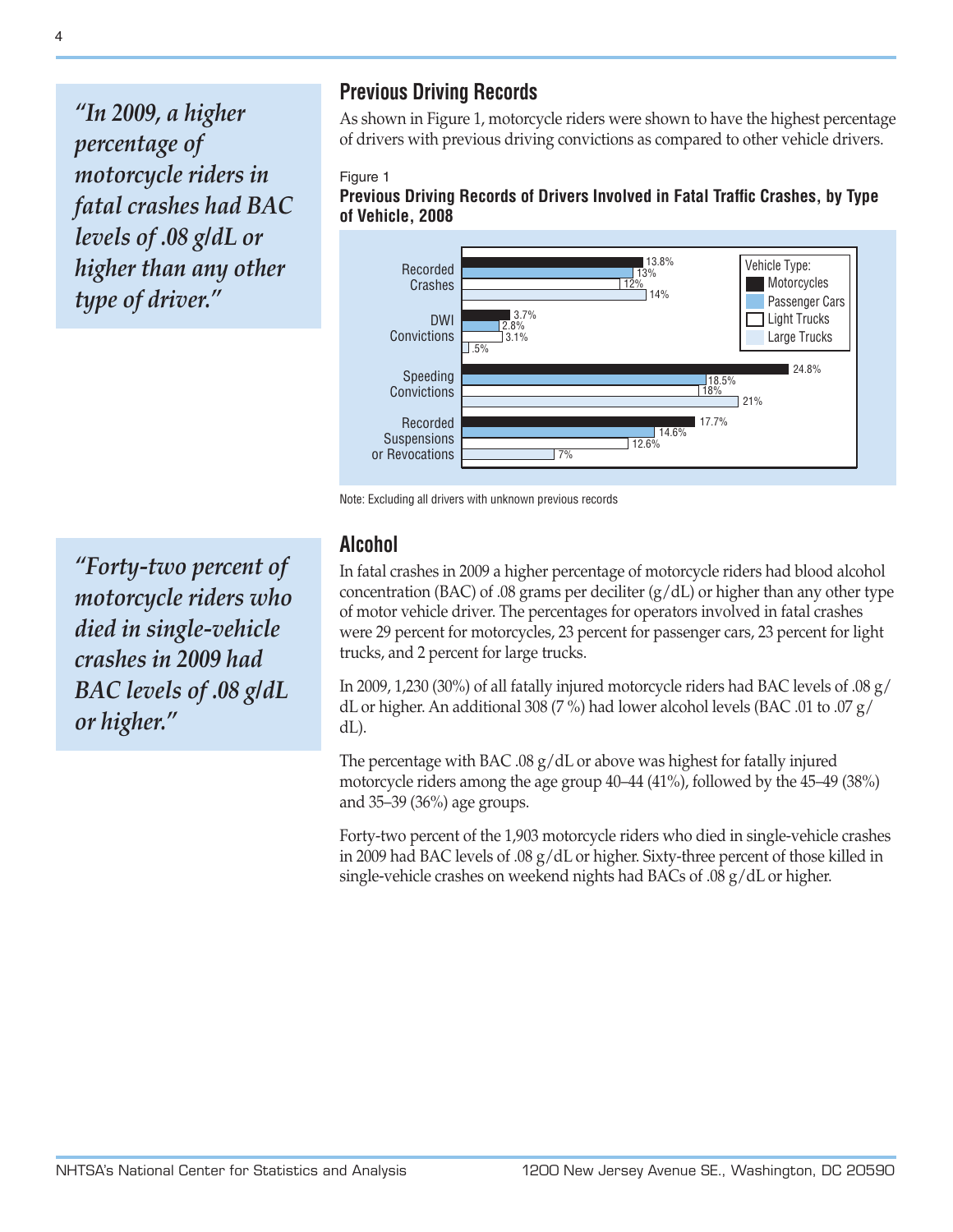#### Table 5 **Motorcycle Riders Killed With a BAC of .08 or Higher, by Crash Type and Time of Day, 2000 and 2009**

| <b>Motorcycle Riders Killed in Motor</b><br><b>Vehicle Traffic Crashes Total</b><br><b>Motorcycle Operators Killed</b> |           | 2000                                               |     |            | 2009                                               |       |            |
|------------------------------------------------------------------------------------------------------------------------|-----------|----------------------------------------------------|-----|------------|----------------------------------------------------|-------|------------|
|                                                                                                                        |           | <b>Total Motorcycle</b><br><b>Operators Killed</b> |     | $BAC=.08+$ | <b>Total Motorcycle</b><br><b>Operators Killed</b> |       | $BAC=.08+$ |
|                                                                                                                        | Total*    | 2.653                                              | 859 | 32         | 4.158                                              | 1,230 | 30         |
| All Crashes                                                                                                            | Weekday   | 1,235                                              | 319 | 26         | 2,107                                              | 500   | 24         |
|                                                                                                                        | Weekend   | 1.407                                              | 537 | 38         | 2,044                                              | 727   | 36         |
|                                                                                                                        | Total*    | 1,212                                              | 547 | 45         | 1.903                                              | 791   | 42         |
| Single-Vehicle                                                                                                         | Weekday   | 479                                                | 192 | 40         | 895                                                | 326   | 36         |
|                                                                                                                        | Weekend   | 723                                                | 352 | 49         | 1,001                                              | 461   | 46         |
|                                                                                                                        | Total*    | 1,441                                              | 313 | 22         | 2,255                                              | 440   | 19         |
| Multi-Vehicle                                                                                                          | Weekday   | 756                                                | 127 | 17         | 1,212                                              | 174   | 14         |
|                                                                                                                        | Weekend   | 684                                                | 185 | 27         | 1,043                                              | 266   | 25         |
|                                                                                                                        | Daytime   | 1,256                                              | 187 | 15         | 2,132                                              | 302   | 14         |
|                                                                                                                        | Nighttime | 1.373                                              | 659 | 48         | 2.002                                              | 917   | 46         |

*"Motorcycle riders killed in traffic crashes at night were nearly 3 times more likely to have BAC levels of .08 g/dL or higher than those killed during the day."*

\*Includes riders involved in fatal crashes when time of day was unknown.

Daytime - 6 a.m. to 5:59 p.m.

Nighttime - 6 p.m. to 5:59 a.m.

Motorcycle riders killed in traffic crashes at night were nearly 3 times more likely to have BAC levels of .08 g/dL or higher than those killed during the day (46% and 14% respectively).

The reported helmet use rate for motorcycle riders with BAC levels .08 g/dL or higher killed in traffic crashes was 42 percent, compared with 65 percent for those with no alcohol ( $BAC = .00 g/dL$ ).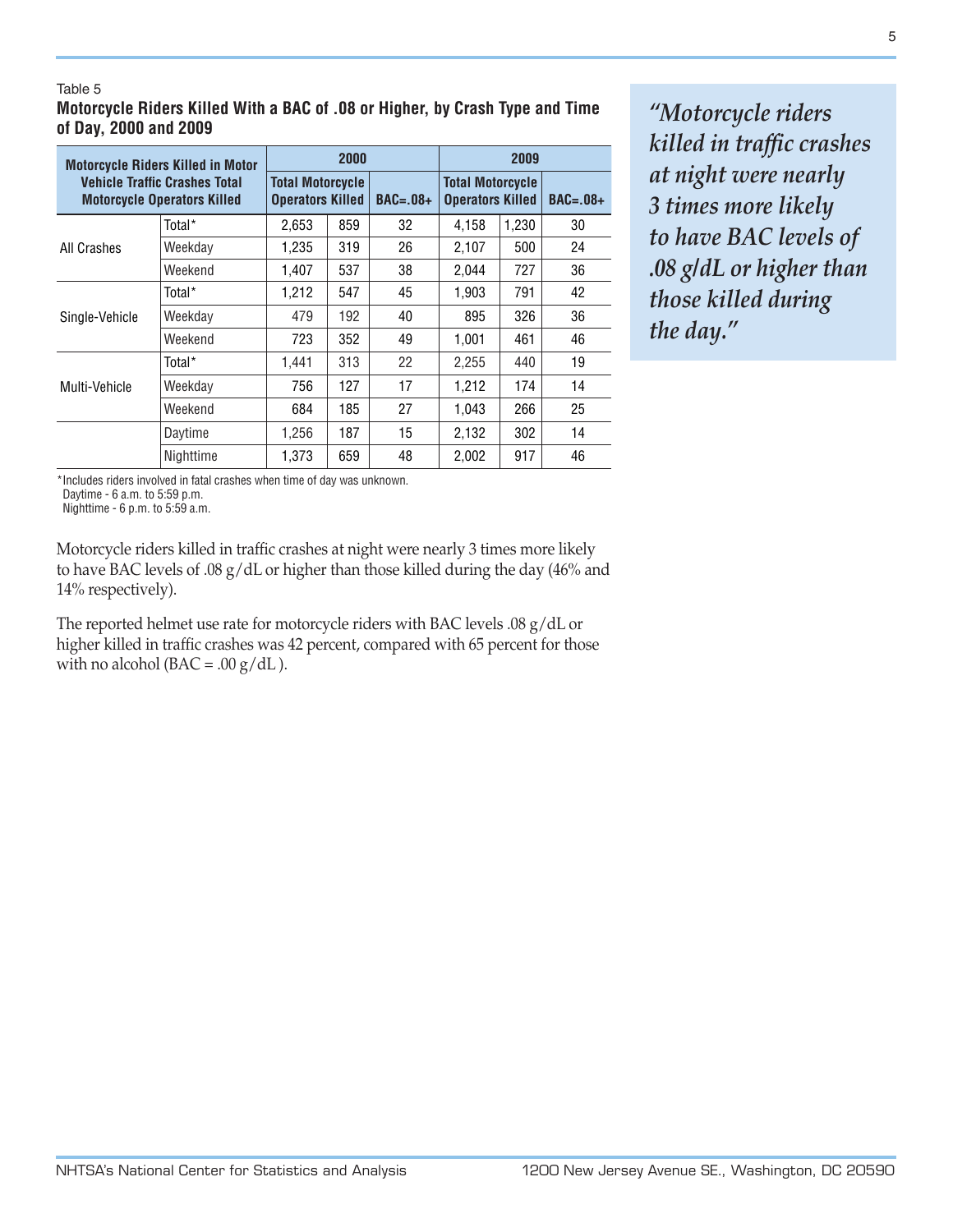## Table 6

| Motorcycle Rider Fatalities in Motor Vehicle Traffic Crashes by State and BAC, 2009 |  |  |  |  |  |
|-------------------------------------------------------------------------------------|--|--|--|--|--|
|                                                                                     |  |  |  |  |  |

|                          | <b>Total Motorcycle</b> |                             |                |  |
|--------------------------|-------------------------|-----------------------------|----------------|--|
|                          | <b>Riders Killed</b>    | Operators Killed (BAC=.08+) | $BAC=.01+$     |  |
| <b>State</b>             | <b>Number</b>           | <b>Percent</b>              | <b>Percent</b> |  |
| Alabama                  | 72                      | 31%                         | 36%            |  |
| Alaska                   | 6                       | 3%                          | 3%             |  |
| Arizona                  | 113                     | 24%                         | 34%            |  |
| Arkansas                 | 67                      | 28%                         | 35%            |  |
| California               | 385                     | 23%                         | 28%            |  |
| Colorado                 | 78                      | 32%                         | 35%            |  |
| Connecticut              | 42                      | 37%                         | 42%            |  |
| Delaware                 | 14                      | 71%                         | 74%            |  |
| Dist of Columbia         | $\overline{4}$          | 75%                         | 75%            |  |
| Florida                  | 386                     | 31%                         | 37%            |  |
| Georgia                  | 135                     | 15%                         | 20%            |  |
| Hawaii                   | 34                      | 35%                         | 44%            |  |
| Idaho                    | 29                      | 32%                         | 40%            |  |
| Illinois                 | 116                     | 29%                         | 39%            |  |
| Indiana                  | 107                     | 34%                         | 45%            |  |
| lowa                     | 45                      | 29%                         | 37%            |  |
| Kansas                   | 45                      | 54%                         | 58%            |  |
| Kentucky                 | 80                      | 23%                         | 31%            |  |
| Louisiana                | 100                     | 31%                         | 41%            |  |
| Maine                    | 22                      | 28%                         | 33%            |  |
| Maryland                 | 69                      | 33%                         | 39%            |  |
| Massachusetts            | 49                      | 18%                         | 30%            |  |
| Michigan                 | 103                     | 25%                         | 31%            |  |
| Minnesota                | 44                      | 24%                         | 38%            |  |
| Mississippi              | 47                      | 23%                         | 30%            |  |
| Missouri                 | 81                      | 33%                         | 42%            |  |
| Montana                  | 21                      | 49%                         | 59%            |  |
| Nebraska                 | 14                      | 42%                         | 65%            |  |
| Nevada                   | 41                      | 32%                         | 45%            |  |
| New Hampshire            | 17                      | 34%                         | 37%            |  |
|                          |                         | 27%                         | 41%            |  |
| New Jersey<br>New Mexico | 61<br>37                | 16%                         | 19%            |  |
| New York                 | 150                     | 22%                         | 30%            |  |
| North Carolina           | 146                     | 21%                         | 29%            |  |
|                          |                         | $0\%$                       |                |  |
| North Dakota             | 3<br>150                |                             | $0\%$<br>41%   |  |
| Ohio                     |                         | 32%                         |                |  |
| Oklahoma                 | 96<br>49                | 38%                         | 44%            |  |
| Oregon                   |                         | 34%                         | 36%            |  |
| Pennsylvania             | 184                     | 31%                         | 36%            |  |
| Rhode Island             | 15                      | 45%                         | 49%            |  |
| South Carolina           | 102                     | 38%                         | 50%            |  |
| South Dakota             | 14                      | 29%                         | 36%            |  |
| Tennessee                | 108                     | 24%                         | 28%            |  |
| Texas                    | 393                     | 37%                         | 45%            |  |
| Utah                     | 29                      | 10%                         | 16%            |  |
| Vermont                  | 7                       | 43%                         | 43%            |  |
| Virginia                 | 74                      | 38%                         | 46%            |  |
| Washington               | 62                      | 38%                         | 48%            |  |
| West Virginia            | 24                      | 18%                         | 35%            |  |
| Wisconsin                | 76                      | 32%                         | 41%            |  |
| Wyoming                  | 12                      | 21%                         | 23%            |  |
| <b>National</b>          | 4,158                   | 30%                         | 37%            |  |
| Puerto Rico              | 53                      | 25%                         | 29%            |  |

l.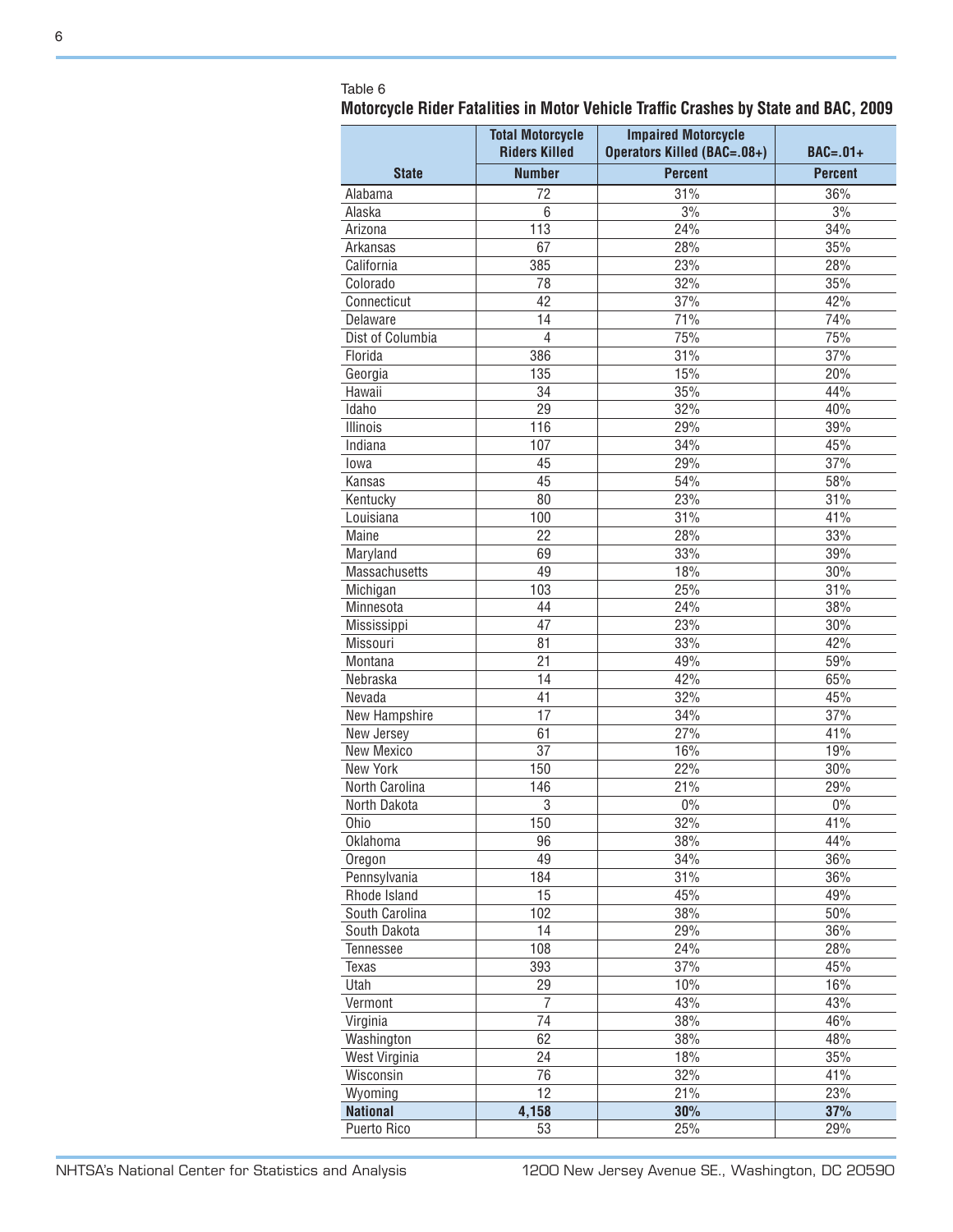## **Helmet Use and Effectiveness**

NHTSA estimates that helmets saved the lives of 1,483 motorcyclists in 2009. If all motorcyclists had worn helmets, an additional 732 lives could have been saved.

Helmets are estimated to be 37-percent effective in preventing fatal injuries to motorcycle riders and 41 percent for motorcycle passengers. In other words, for every 100 motorcycle riders killed in crashes while not wearing a helmet, 37 of them could have been saved had all 100 worn helmets.

According to NHTSA's National Occupant Protection Use Survey, a nationally representative observational survey of motorcycle helmet, seat belt, and child safety seat use, use of DOT-compliant helmets in 2009 stood at 67 percent, a gain from 63 percent in 2008.

Reported helmet use rates for fatally injured motorcyclists in 2009 were 57 percent for riders and 43 percent for passengers, compared with 59 percent and 49 percent, respectively, in 2008.

All motorcycle helmets sold in the United States are required to meet Federal Motor Vehicle Safety Standard 218, the performance standard which establishes the minimum level of protection helmets must afford each user.

In 2009, 20 States, the District of Columbia, and Puerto Rico required helmet use by all motorcyclists. Other States either required only a subset of motorcyclists to use helmets (such as those under age 18), or had no helmet requirement law.

*"Helmets are estimated to be 37-percent effective in preventing fatal injuries to motorcycle riders."*

*"NHTSA estimates that helmets saved 1,483 motorcyclists' lives in 2009, and that 732 more could have been saved if all motorcyclists had worn helmets."*

## **For more information:**

Information on traffic fatalities is available from the National Center for Statistics and Analysis, NVS-424, 1200 New Jersey Avenue SE., Washington, DC 20590. NCSA can be contacted at 800-934-8517. Fax messages should be sent to 202-366-7078. General information on highway traffic safety can be accessed by Internet users at [www.nhtsa.gov/portal/site/nhtsa/ncsa.](http://www.nhtsa.gov/portal/site/nhtsa/ncsa) To report a safety-related problem or to inquire about motor vehicle safety information, contact the Vehicle Safety Hotline at 888-327-4236.

Other fact sheets available from the *National Center for Statistics and Analysis are Alcohol-Impaired Driving, Bicyclists and Other Cyclists, Children, Large Trucks, Occupant Protection, Older Population, Overview, Passenger Vehicles, Pedestrians, Race and Ethnicity, Rural/Urban Comparisons, School Transportation-Related Crashes, Speeding, State Alcohol Estimates, State Traffic Data*, and *Young Drivers*. Detailed data on motor vehicle traffic crashes are published annually in *Traffic Safety Facts: A Compilation of Motor Vehicle Crash Data from the Fatality Analysis Reporting System and the General Estimates System*. The fact sheets and annual Traffic Safety Facts report can be accessed online at www-nrd.nhtsa.dot.gov/CATS/index.aspx.